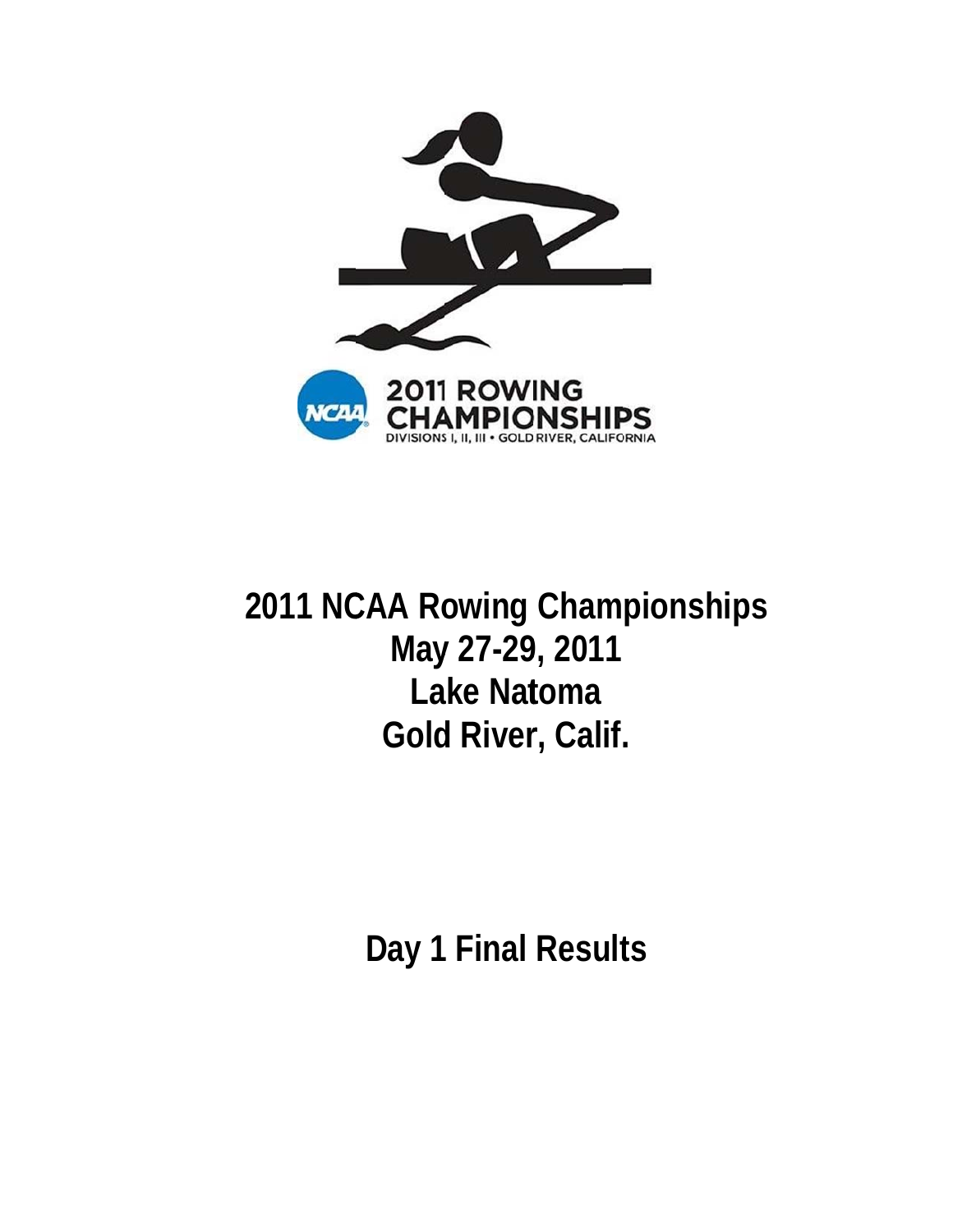

## **Division I Eights**

|                |      | Heat 1         |         |
|----------------|------|----------------|---------|
| Finish         | Lane | School         | Time    |
|                |      | Princeton      | 6:23.84 |
| $\mathfrak{D}$ | 3    | Michigan State | 6:26.87 |
| 3              | 2    | Virginia       | 6:27.86 |
| 4              | 5    | Washington     | 6:33.94 |
| 5              | 4    | Michigan       | 6:39.85 |
|                |      |                |         |

|        |      | Heat 2       |         |
|--------|------|--------------|---------|
| Finish | Lane | School       | Time    |
|        |      | <b>Brown</b> | 6:22.48 |
| 2      |      | California   | 6:26.57 |
| 3      | b    | Yale         | 6:30.92 |
| 4      | 4    | Dartmouth    | 6:34.99 |
| 5      | 3    | Clemson      | 6:39.00 |

| Finish         |      |                         |         |
|----------------|------|-------------------------|---------|
|                | Lane | School                  | Time    |
|                |      | Stanford                | 6:23.67 |
| $\mathfrak{D}$ | 2    | Southern California     | 6:28.86 |
| 3              | 3    | <b>Washington State</b> | 6:33.68 |
| 4              | 6    | Wisconsin               | 6:34.81 |
| 5              | 4    | Ohio State              | 6:36.42 |
|                | 5    | Harvard                 | 6:45.22 |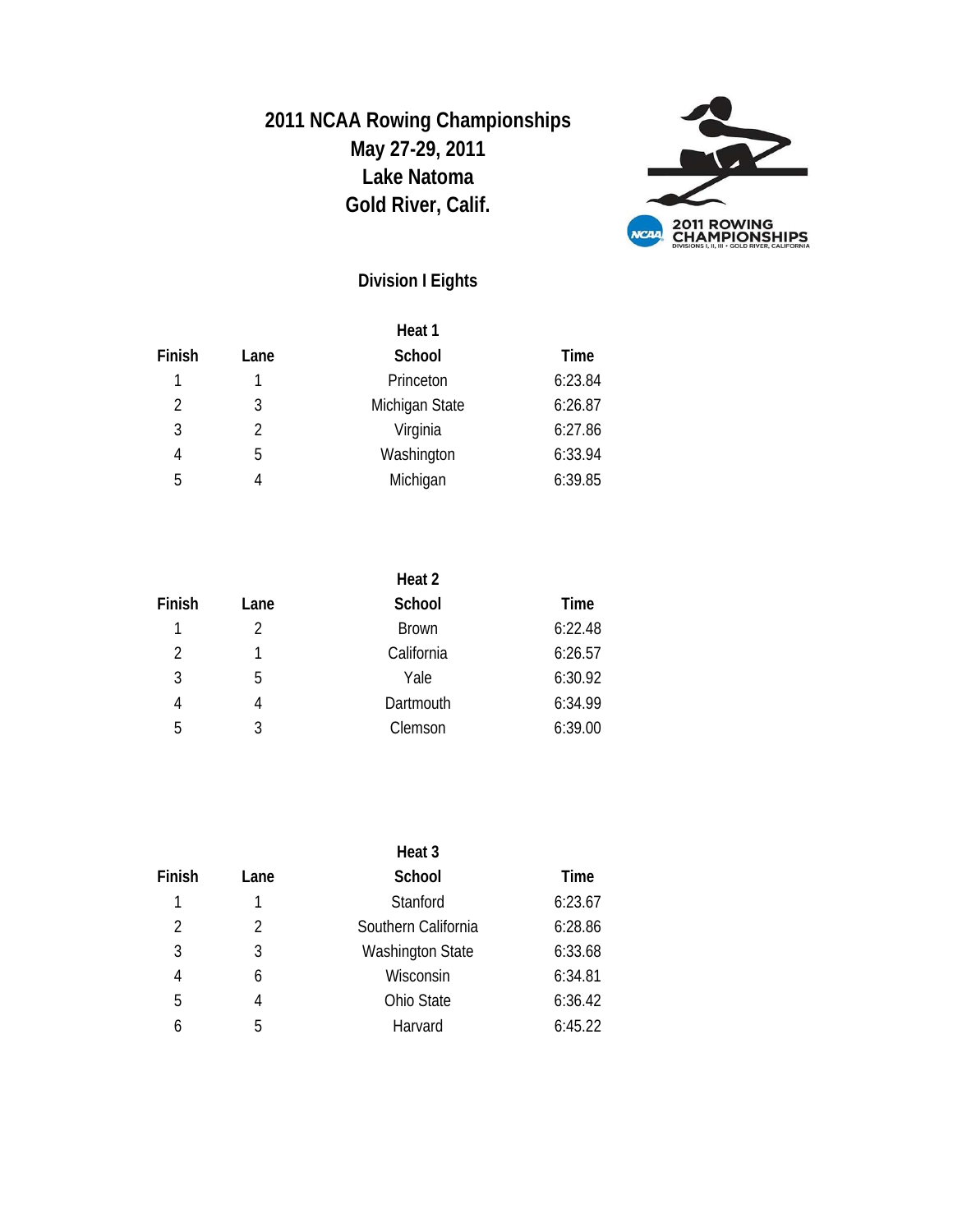

#### **Division I Eights Repechage**

| Finish         | Lane | School            | <b>Time</b> |
|----------------|------|-------------------|-------------|
|                | 3    | Wisconsin         | 6:53.66     |
| $\mathfrak{D}$ | 2    | Washington        | 6:53.82     |
| 3              | 5    | Michigan          | 6:56.07     |
| 4              |      | Harvard           | 6:57.43     |
| 5              | 4    | <b>Ohio State</b> | 6:58.76     |
| 6              | 1    | Dartmouth         | 7:00.60     |
|                | 6    | Clemson           | 7:08.27     |
|                |      |                   |             |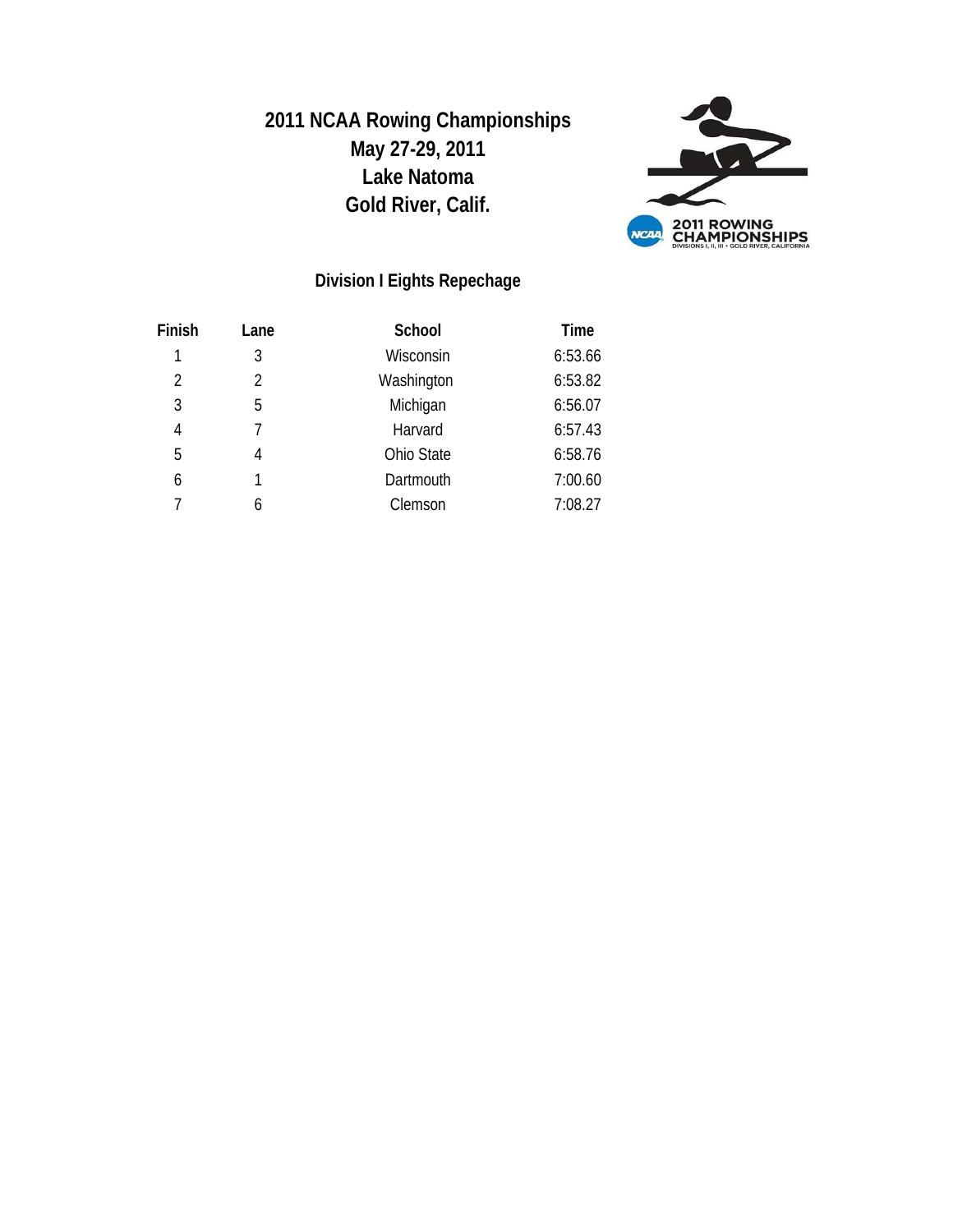

## **Division I Second Eights**

|        |               | Heat 1       |         |
|--------|---------------|--------------|---------|
| Finish | Lane          | School       | Time    |
|        | $\mathcal{P}$ | <b>Brown</b> | 6:36.74 |
| 2      | 3             | Ohio State   | 6:39.27 |
| 3      |               | Princeton    | 6:41.20 |
| 4      | 5             | Michigan     | 6:49.75 |
| 5      | 4             | Clemson      | 7:00.05 |
|        |               |              |         |

|        |      | Heat 2              |         |
|--------|------|---------------------|---------|
| Finish | Lane | School              | Time    |
| 1      |      | Stanford            | 6:32.09 |
| 2      | 4    | Southern California | 6:40.62 |
| 3      | 5    | Washington          | 6:40.65 |
| 4      | 2    | Yale                | 6:40.93 |
| 5      |      | Dartmouth           | 6:49.07 |

|                |      | Heat 3                  |         |                                   |
|----------------|------|-------------------------|---------|-----------------------------------|
| Finish         | Lane | School                  | Time    |                                   |
|                |      | Virginia                | 6:40.87 |                                   |
| $\mathfrak{D}$ | 3    | Wisconsin               | 6:42.20 |                                   |
| 3              | 4    | Michigan State          | 6:45.70 |                                   |
| 4              | 5    | <b>Washington State</b> | 6:47.39 |                                   |
| 5              | 6    | Harvard                 | 7:00.86 |                                   |
| 6              |      | California              | 6:37.04 | (relegated, then later rescinded) |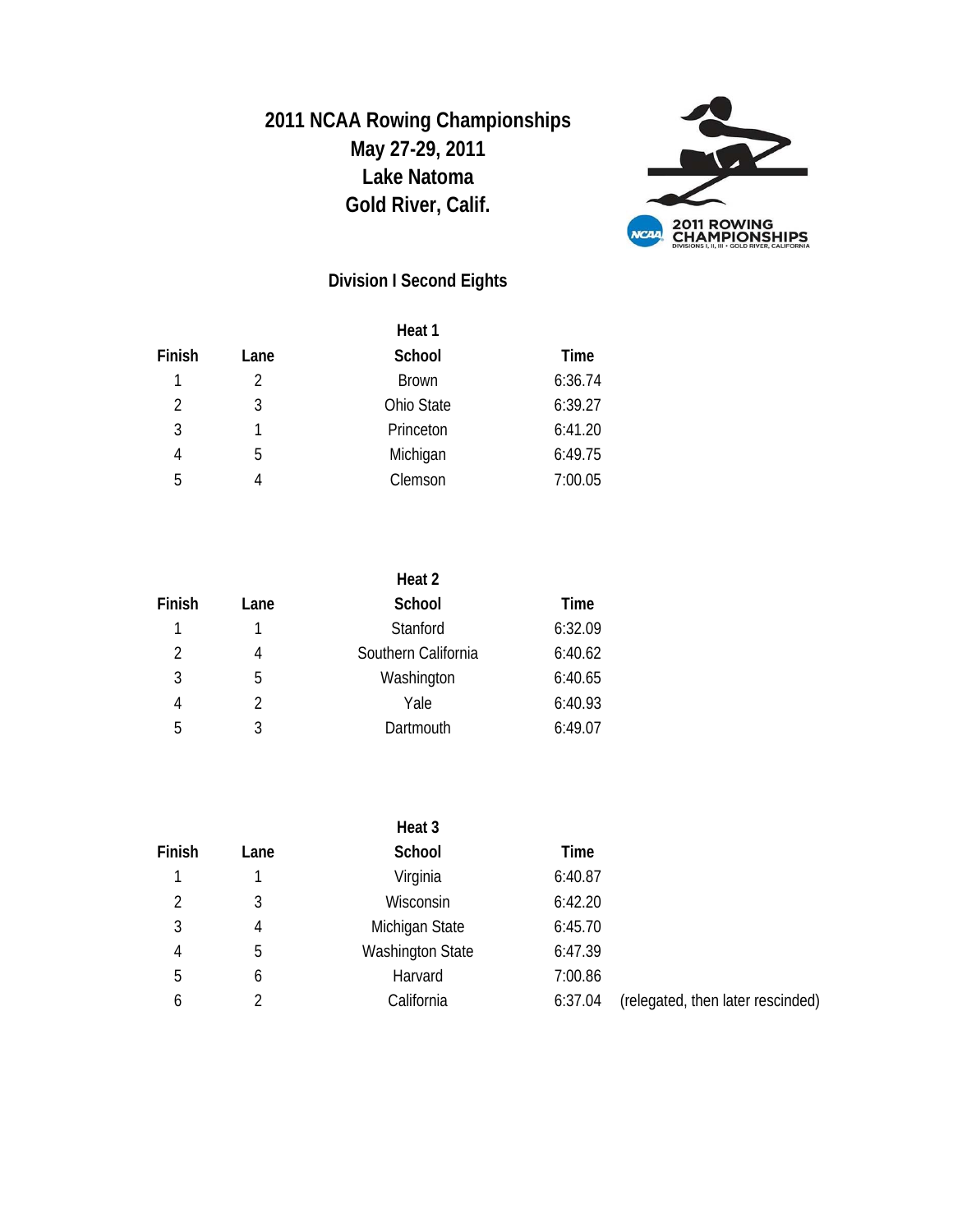

#### **Division I Second Eights Repechage**

| Finish         | Lane | School                  | <b>Time</b> |
|----------------|------|-------------------------|-------------|
|                |      | Michigan                | 6:59.31     |
| $\overline{2}$ |      | California              | 6:59.48     |
| 3              | 3    | <b>Washington State</b> | 6:59.70     |
| 4              | 2    | Yale                    | 7:00.60     |
| 5              | 5    | Dartmouth               | 7:10.00     |
| 6              | 4    | Harvard                 | 7:12.36     |
|                | 6    | Clemson                 | 7:12.85     |
|                |      |                         |             |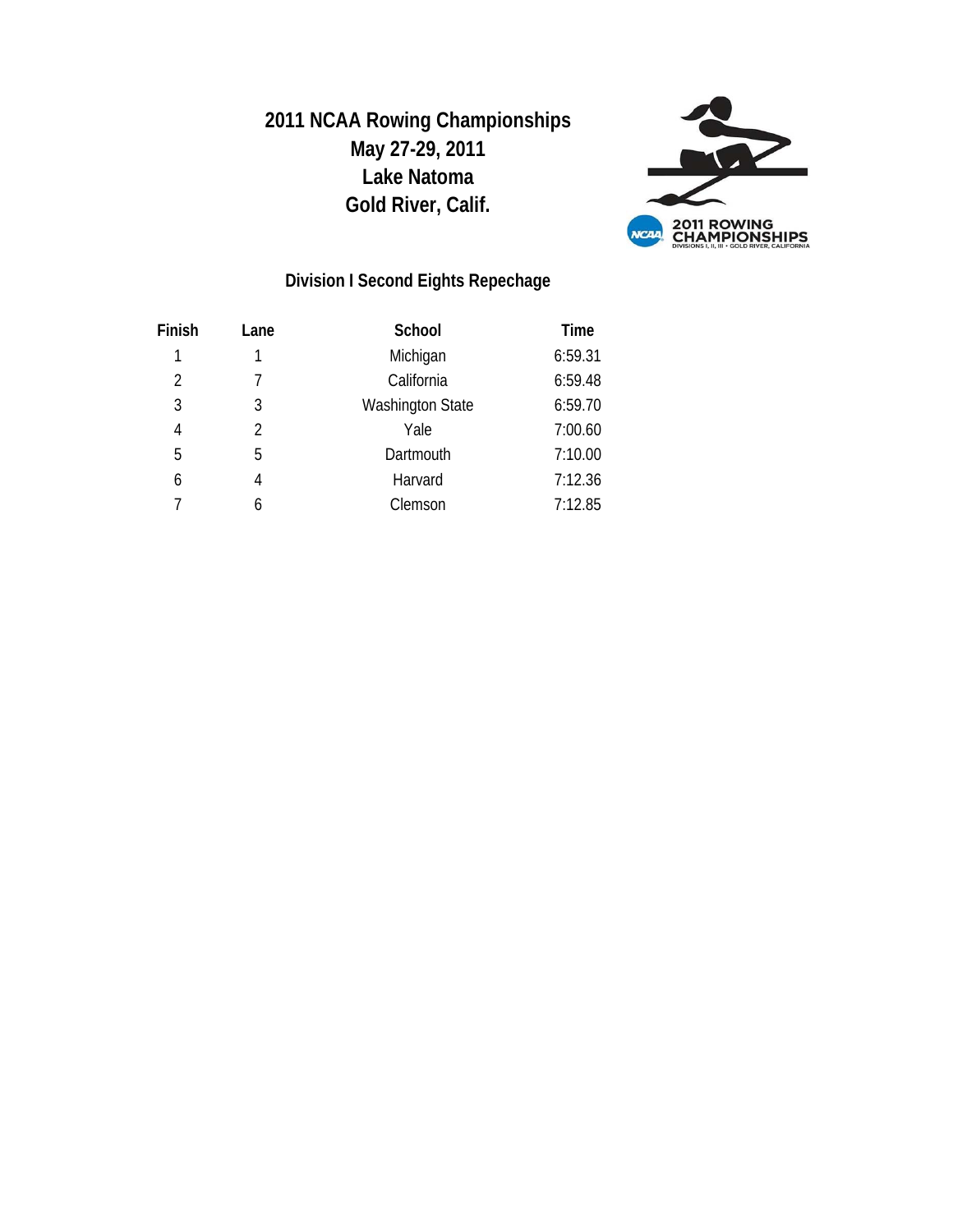

#### **Division I Fours**

| Finish         | Lane | School         | Time    |
|----------------|------|----------------|---------|
|                |      | California     | 7:21.86 |
| $\mathfrak{D}$ | 2    | Ohio State     | 7:26.96 |
| 3              | 3    | Princeton      | 7:29.38 |
| 4              | 5    | Michigan State | 7:44.48 |
| 5              | 4    | Clemson        | 7:50.02 |
|                |      |                |         |

| Lane | School                  | Time    |
|------|-------------------------|---------|
| 2    | Wisconsin               | 7:20.60 |
|      | Washington              | 7:23.57 |
| 3    | <b>Washington State</b> | 7:30.00 |
| 4    | Yale                    | 7:36.04 |
| 5    | Harvard                 | 7:46.51 |
|      |                         | Heat 2  |

|                |      | Heat 3              |         |
|----------------|------|---------------------|---------|
| Finish         | Lane | School              | Time    |
| 1              | 2    | Virginia            | 7:23.68 |
| $\mathfrak{D}$ | 1    | Southern California | 7:26.68 |
| 3              | 5    | Stanford            | 7:27.12 |
| 4              | 4    | <b>Brown</b>        | 7:35.72 |
| 5              | 3    | Michigan            | 7:38.79 |
| 6              | 6    | Dartmouth           | 7:58.49 |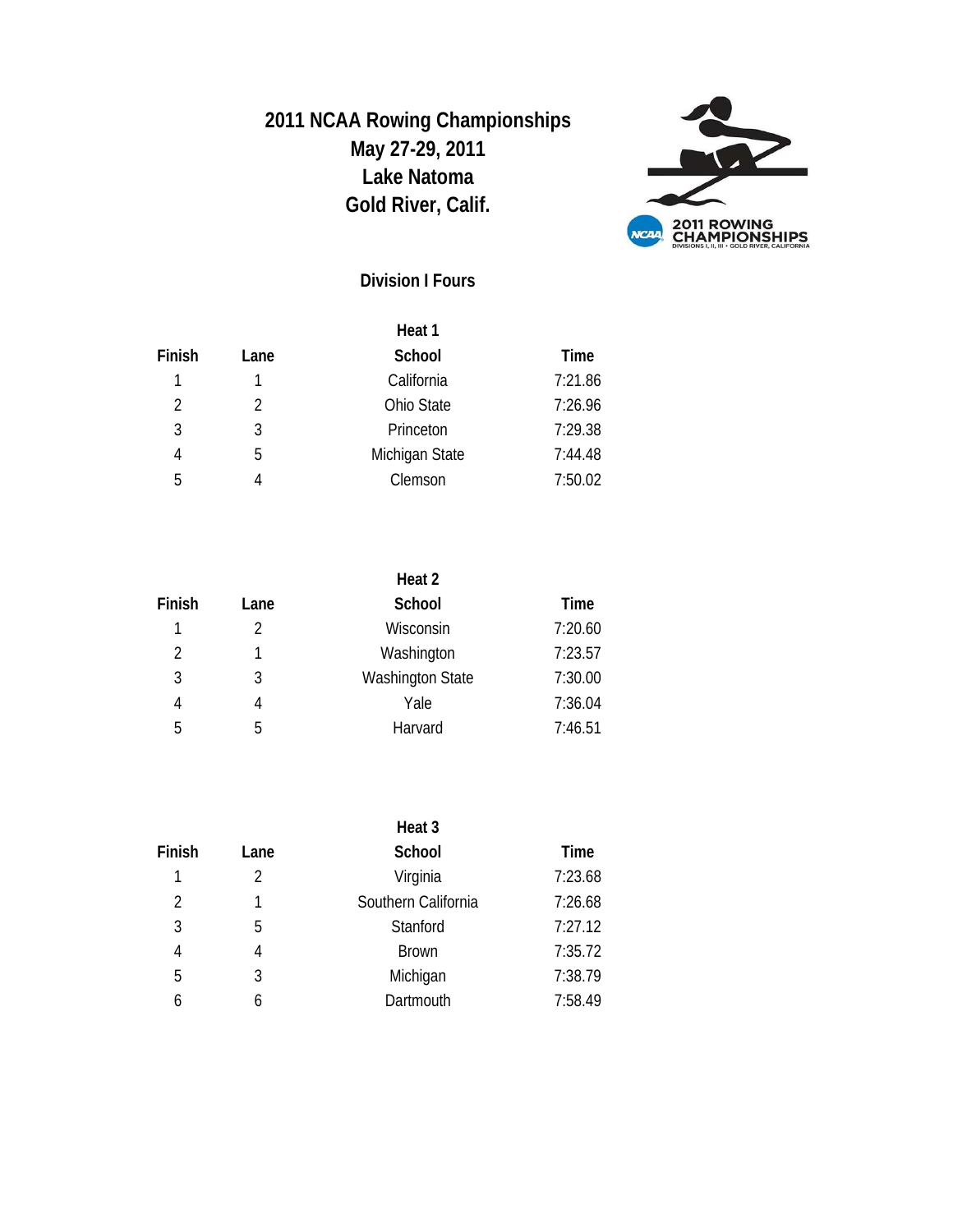

## **Division I Fours Repechage**

| Finish         | Lane           | School         | Time    |
|----------------|----------------|----------------|---------|
|                | 3              | <b>Brown</b>   | 7:54.95 |
| $\mathfrak{D}$ | 4              | Michigan       | 7:58.11 |
| 3              |                | Yale           | 8:00.64 |
| 4              | 5              | Harvard        | 8:01.35 |
| 5              | $\mathfrak{D}$ | Michigan State | 8:08.74 |
| 6              | 6              | Clemson        | 8:11.36 |
|                |                | Dartmouth      | 8:16.31 |
|                |                |                |         |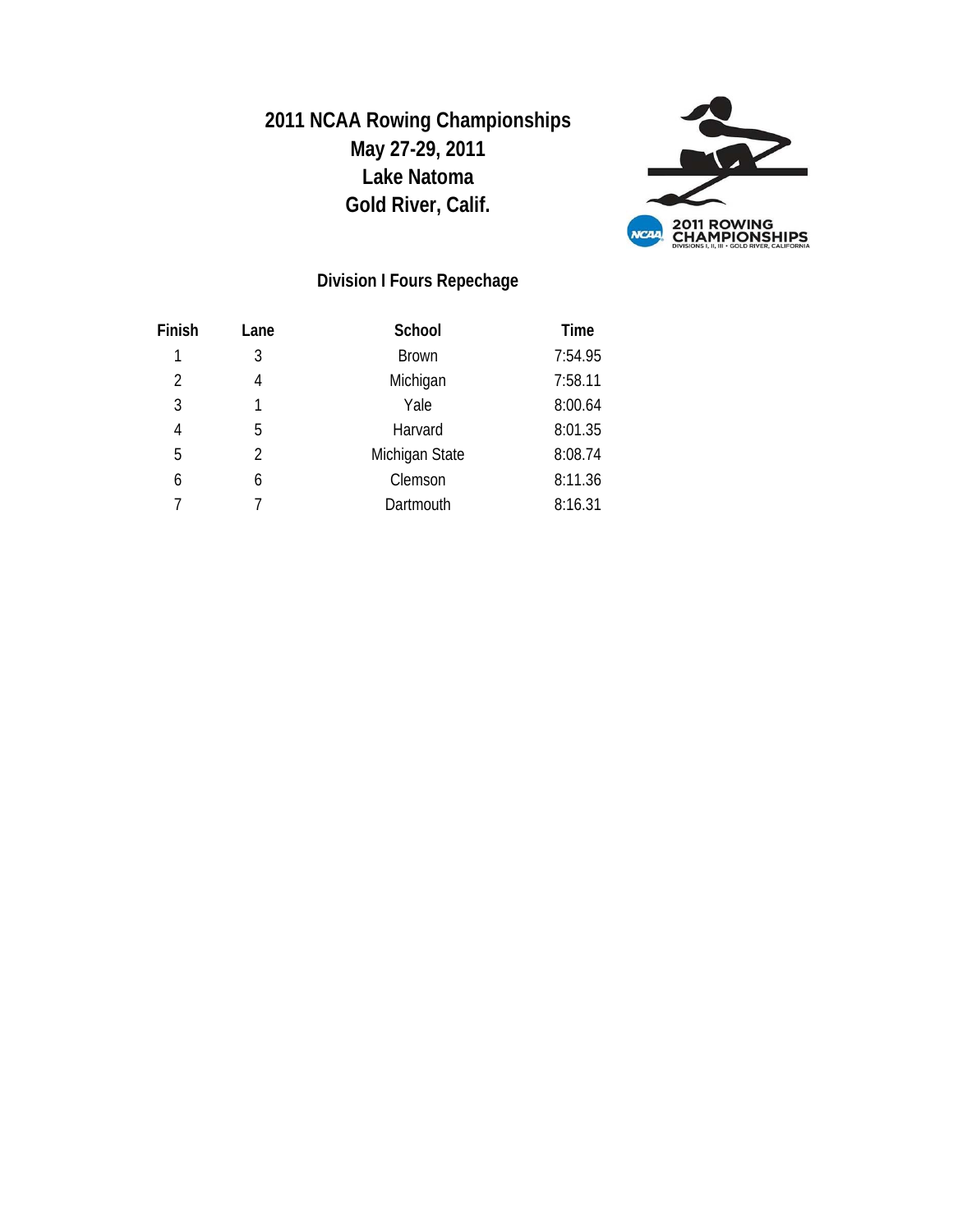

## **Division II Eights**

| Lane | School                | Time    |
|------|-----------------------|---------|
|      | Western Washington    | 6:50.74 |
|      | <b>Humboldt State</b> | 7:00.54 |
| ς    | Nova Southeastern     | 7:09.93 |
|      |                       | Heat 1  |

|        |      | Heat 2          |         |
|--------|------|-----------------|---------|
| Finish | Lane | School          | Time    |
|        |      | Mercyhurst      | 7:02.87 |
| 2      | 3    | Seattle Pacific | 7:08.69 |
| २      |      | Barry           | 7:10.34 |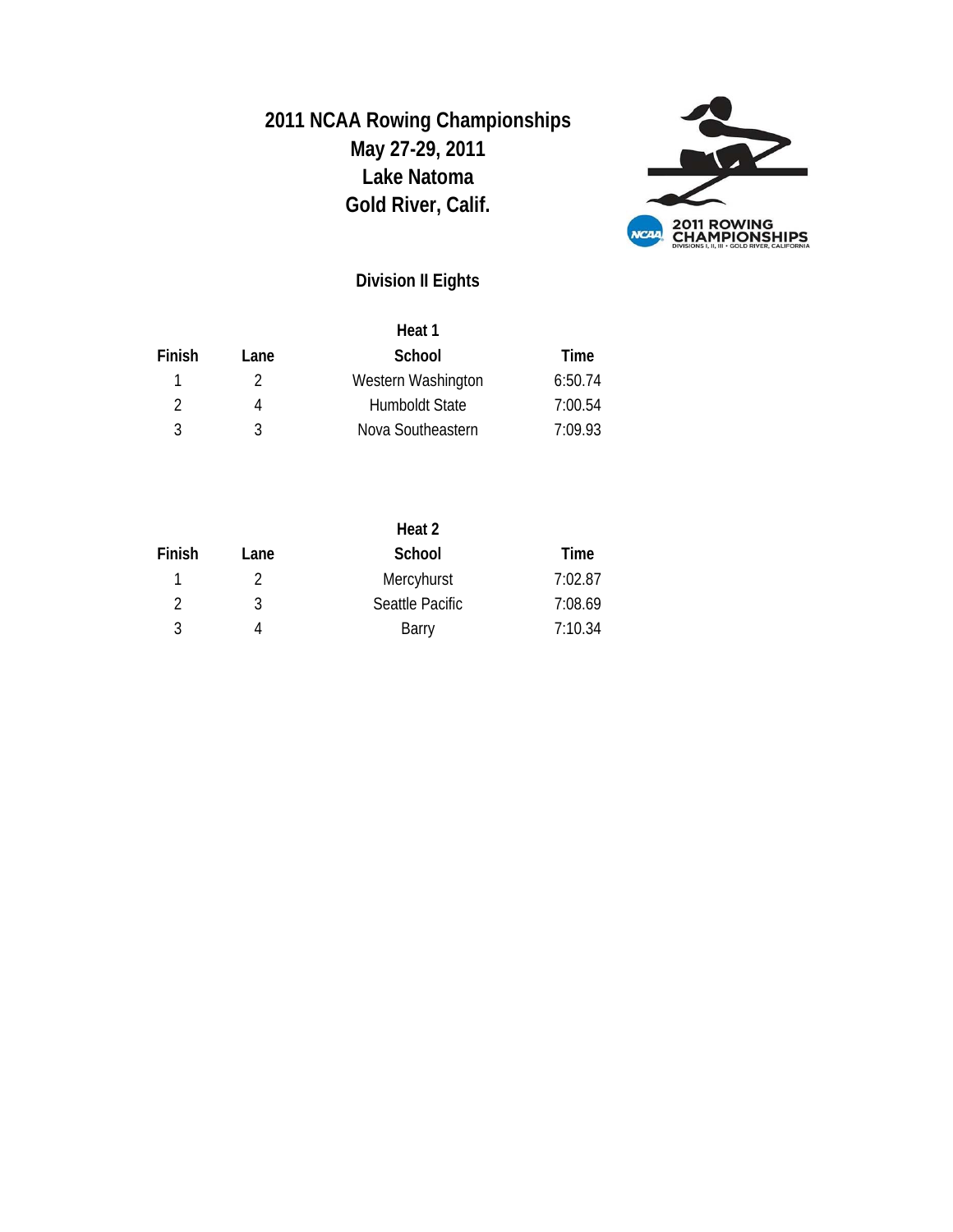

#### **Division II Fours**

| Finish | Heat 1 |                       |         |  |
|--------|--------|-----------------------|---------|--|
|        | Lane   | School                | Time    |  |
|        |        | Western Washington    | 7:38.70 |  |
|        |        | <b>Humboldt State</b> | 7:43.03 |  |

|        |      | Heat 2            |         |
|--------|------|-------------------|---------|
| Finish | Lane | School            | Time    |
|        |      | Mercyhurst        | 7:48.91 |
|        | ર    | Nova Southeastern | 7:59.41 |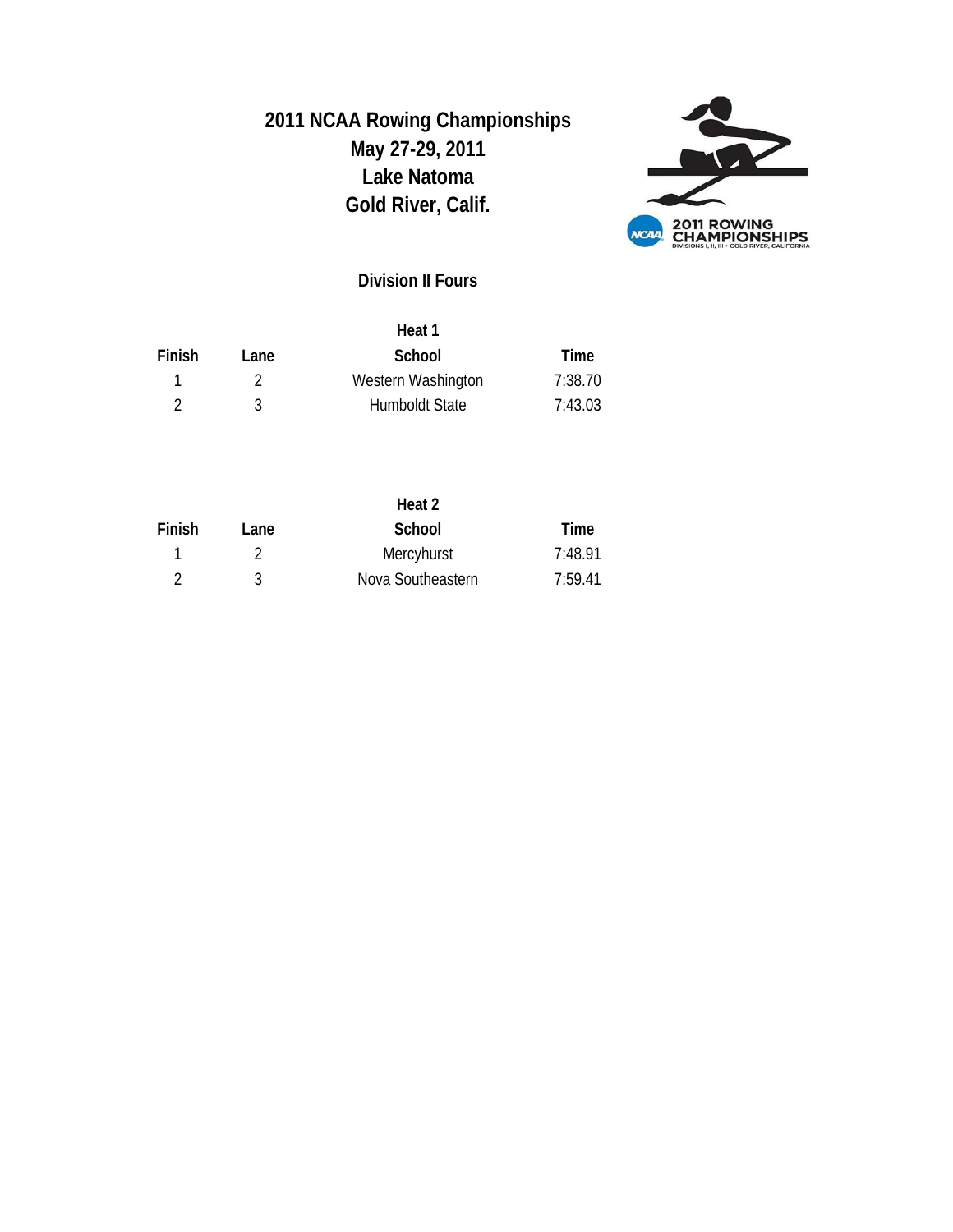

## **Division III Eights**

| Finish         |                | Heat 1             |         |
|----------------|----------------|--------------------|---------|
|                | Lane           | School             | Time    |
| 1              | 1              | Williams I         | 6:35.28 |
| $\mathfrak{D}$ | 4              | Ithaca I           | 6:50.58 |
| 3              | $\mathfrak{D}$ | William Smith I    | 6:51.64 |
| 4              | 3              | <b>Puget Sound</b> | 6:51.74 |
| 5              | 6              | <b>Bates II</b>    | 6:56.64 |
| 6              | 5              | Wellesley II       | 7:00.89 |
|                |                | <b>Trinity II</b>  | 7:06.51 |
|                |                |                    |         |

|        |      | Heat 2           |         |
|--------|------|------------------|---------|
| Finish | Lane | School           | Time    |
| 1      |      | Bates I          | 6:41.98 |
| 2      | 2    | Wellesley I      | 6:42.11 |
| 3      | 3    | Trinity I        | 6:53.40 |
| 4      | 6    | Williams II      | 6:53.97 |
| 5      | 4    | Marietta         | 7:07.11 |
| 6      |      | Ithaca II        | 7:15.79 |
|        | 5    | William Smith II | 7:20.03 |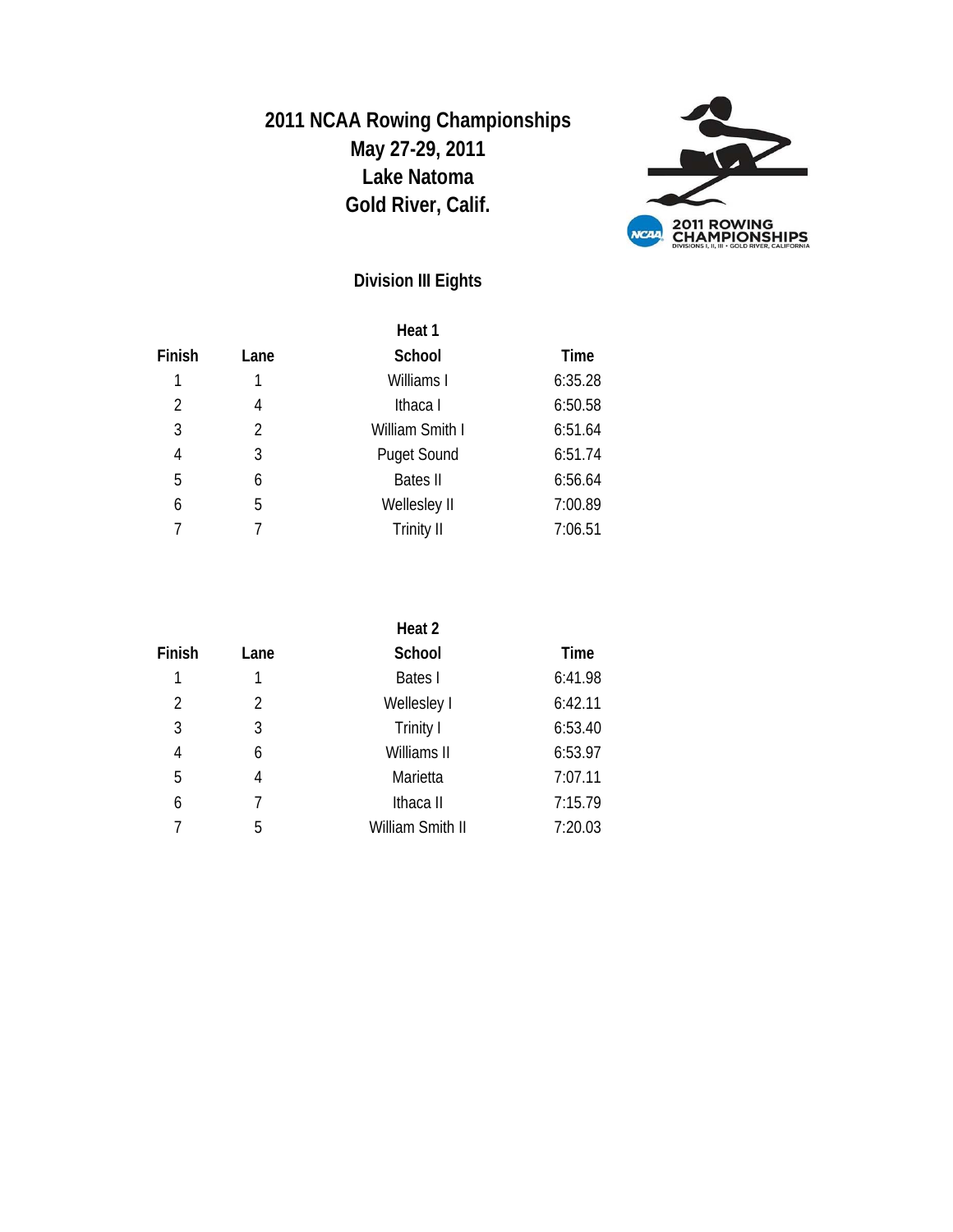

# **Division III Eights Grand Qualifier**

| Finish         | Lane | School             | <b>Time</b> |
|----------------|------|--------------------|-------------|
|                |      | Wellesley I        | 7:04.07     |
| $\mathfrak{D}$ |      | Ithaca I           | 7:05.25     |
| 3              | 3    | William Smith I    | 7:08.09     |
| 4              | 5    | Williams II        | 7:08.34     |
| 5              | 4    | Trinity I          | 7:13.13     |
| 6              | 6    | <b>Puget Sound</b> | 7:20.38     |
|                |      |                    |             |